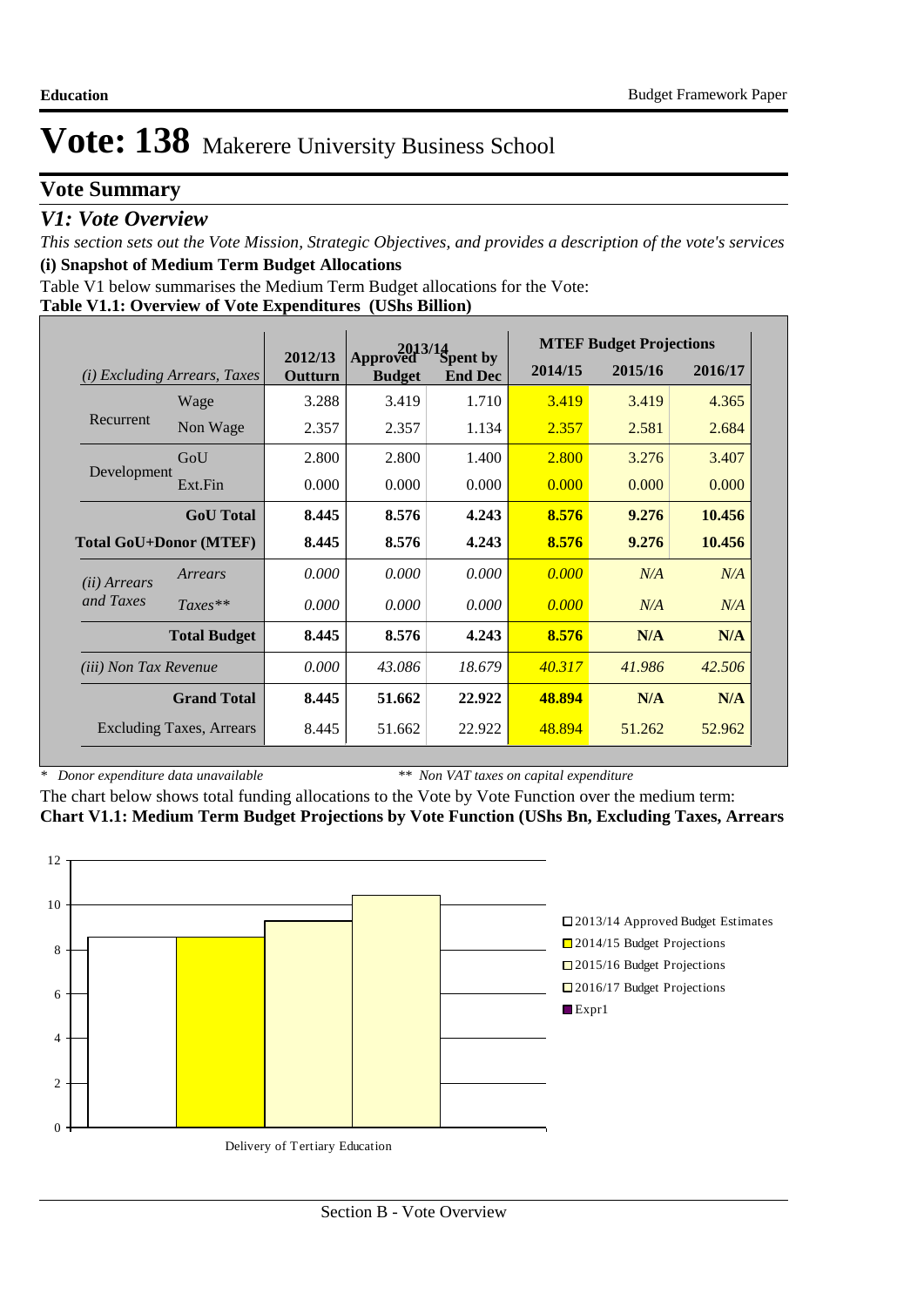### **Vote Summary**

### **(ii) Vote Mission Statement**

The Vote's Mission Statement is:

*Enhancement of Management and Business Education in the Country through provision of ideas, knowledge and skills at different levels in Business and non Business.*

#### **(iii) Vote Outputs which Contribute to Priority Sector Outcomes**

The table below sets out the vote functions and outputs delivered by the vote which the sector considers as contributing most to priority sector outcomes.

| <b>Sector Outcome 1:</b>                                            | <b>Sector Outcome 2:</b>                                                              | <b>Sector Outcome 3:</b>                                                              |
|---------------------------------------------------------------------|---------------------------------------------------------------------------------------|---------------------------------------------------------------------------------------|
| <b>Improved quality and relevancy of</b><br>education at all levels | <b>Improved</b> equitable access to education                                         | <b>Improved effectiveness and efficiency in</b><br>delivery of the education services |
| Vote Function: 07 51 Delivery of Tertiary Education                 |                                                                                       |                                                                                       |
| <b>Outputs Contributing to Outcome 1:</b>                           | <b>Outputs Contributing to Outcome 2:</b>                                             | <b>Outputs Contributing to Outcome 3:</b>                                             |
| <b>Outputs Provided</b>                                             | <b>Outputs Provided</b>                                                               | None                                                                                  |
| 075101 Teaching and Training                                        | 075103 Outreach                                                                       |                                                                                       |
|                                                                     | 075104 Students' Welfare                                                              |                                                                                       |
|                                                                     | Capital Purchases                                                                     |                                                                                       |
|                                                                     | 075180 Construction and rehabilitation of<br>learning facilities (Universities)       |                                                                                       |
|                                                                     | 075181 Lecture Room construction and<br>rehabilitation (Universities)                 |                                                                                       |
|                                                                     | 075182 Construction and Rehabilitation of<br><b>Accomodation Facilities</b>           |                                                                                       |
|                                                                     | 075184 Campus based construction and<br>rehabilitation (walkways,<br>plumbing, other) |                                                                                       |

#### **Table V1.2: Sector Outcomes, Vote Functions and Key Outputs**

## *V2: Past Vote Performance and Medium Term Plans*

*This section describes past and future vote performance, in terms of key vote outputs and plans to address sector policy implementation issues.* 

#### **(i) Past and Future Planned Vote Outputs**

#### *2012/13 Performance*

The Budget for 2012/13 was 43.5bn broken down as follows; 5.5bn as Government Subvention, 35.1bn from AIA and 2.8bn as Government Capital Development. The Performance for the period July 2012 to June 2013 was as follows; 3.28bn as wage; 2.36bn as Non Wage; AIA 33.6bn and Capital Development at 2.8bn. Students registered as at end of semester two AY 2012/13 were 14,915 of which 1,153 were Government sponsored and 13,762 private. The following staff are on staff development programs; 10 Phds, 9 Masters, 5 Professional, 12 Degrees, Total 36. Textbooks purchased totalled to 2,644 and a student textbook ratio of 1:5.4 was attained. Subscriptions were received for 50 E books into online database and 58 physical journals received.

Research and Publications works done include the following; completed 50 ongoing 103 and at proposal level 26 .Research seminars held were 4. Published and reviewed papers are 123; textbooks under review are 4. 4 year Joint Research Project with East Africa Entrepreneurial Leadership Project was conducted by Faculty of Commerce 2010 - 2014; Papers presented at International and local Conferences were 35.

A total of 980 students were paid out Living Out Allowances during semester II AY 2012/13 and all students' welfare was catered for in line with the budget. Feeding and accommodation was provided to 267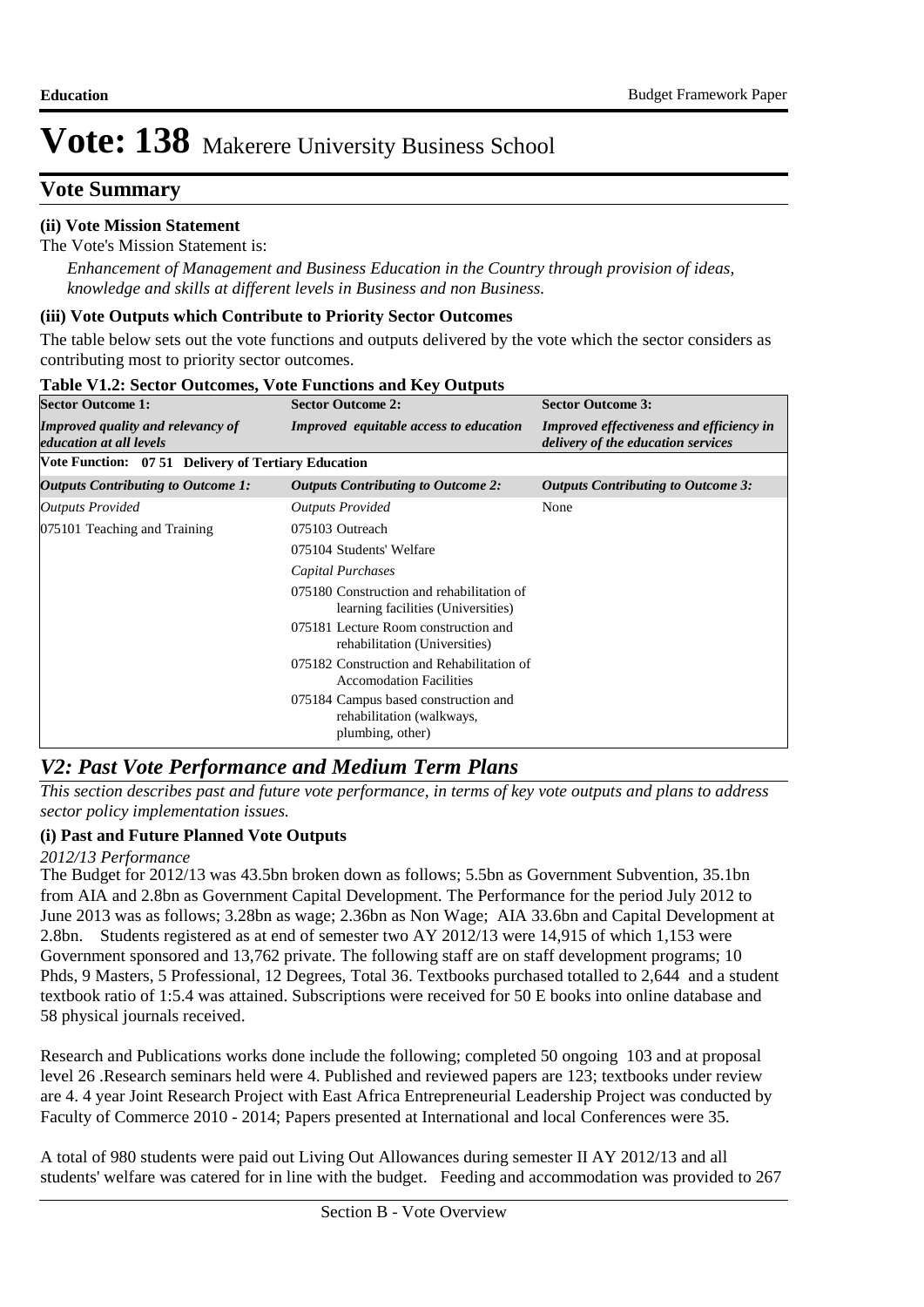### **Vote Summary**

students on full board in Berlin Hostels. Salaries were paid to 756 staff of which 323 were teaching and 433 non teaching. The School acquired new permanent premises at the Jinja Regional Campus - Narambhai Primary School and this is expected to increase on equitable access to education as per the mandate of MoES. The New Library complex was equiped with furniture (Phase I)

#### *Preliminary 2013/14 Performance*

The budget for FY 2013/14 provision totals to shs. 51.662bn; 5.78bn as government subvention, 43.086bn from AIA and 2.8bn as Capital Development from Government. Performance for the period July to September 2013 (Q1) includes the following; Wage 0.855bn; Non Wage 0.773bn and NTR 5.086bn totalling to 7.414bn. Low activity has been recorded since the new academic year AY 2013/14 started on August 17th 2013.

| Vote, Vote Function<br><b>Key Output</b>                  | <b>Approved Budget and</b><br><b>Planned outputs</b>                                                                                                                                                                                                                                                | 2013/14<br><b>Spending and Outputs</b><br><b>Achieved by End Dec</b> |                                                                                                                                                                                                      |                                   | 2014/15<br><b>Proposed Budget and</b><br><b>Planned Outputs</b>                                                                                                                                                                                       |                                  |
|-----------------------------------------------------------|-----------------------------------------------------------------------------------------------------------------------------------------------------------------------------------------------------------------------------------------------------------------------------------------------------|----------------------------------------------------------------------|------------------------------------------------------------------------------------------------------------------------------------------------------------------------------------------------------|-----------------------------------|-------------------------------------------------------------------------------------------------------------------------------------------------------------------------------------------------------------------------------------------------------|----------------------------------|
| <b>Vote: 138 Makerere University Business School</b>      |                                                                                                                                                                                                                                                                                                     |                                                                      |                                                                                                                                                                                                      |                                   |                                                                                                                                                                                                                                                       |                                  |
| <b>Vote Function: 0751 Delivery of Tertiary Education</b> |                                                                                                                                                                                                                                                                                                     |                                                                      |                                                                                                                                                                                                      |                                   |                                                                                                                                                                                                                                                       |                                  |
| Output: 075101                                            | <b>Teaching and Training</b>                                                                                                                                                                                                                                                                        |                                                                      |                                                                                                                                                                                                      |                                   |                                                                                                                                                                                                                                                       |                                  |
| Description of Outputs:                                   | To admit, register, teach,<br>examine studs: Govt 1,300,<br>Private 15,852; Total 17,152.<br>Graduate masters 300, bach.<br>3,300, Dips 2,000, Total 5,600.<br>Purchase 5,000 textbooks;<br>Provide for staff developt<br>programs: Phd 45, masters 80,<br>Bachelors 20, Diplomas 10.<br>Wkshps 16. |                                                                      | Registration for all<br>undergraduate and graduate<br>enrolled on development<br>programs total 140; 35PhDs, 4<br>professional programs, 60<br>masters, 21 bachelors, 18<br>diplomas, 2certificates; | programs is still going on; Staff | To admit, register, teach, examine<br>studs: Govt 1300, Private<br>15852: Total 17152. Graduate<br>masters 300, bach. 3,300, Dips<br>2000, Total 5600. Purchase<br>5000 textbooks. Provide for<br>masters 80, Bachelors 20,<br>Diplomas 10. Wkshps 16 | staff developt programs: Phd 45, |
| Output Cost: UShs Bn:                                     |                                                                                                                                                                                                                                                                                                     | 3.621                                                                | $UShs Bn$ :                                                                                                                                                                                          | 0.000                             | <b>UShs Bn:</b>                                                                                                                                                                                                                                       | 3.439                            |
| Output: 075104                                            | <b>Students' Welfare</b>                                                                                                                                                                                                                                                                            |                                                                      |                                                                                                                                                                                                      |                                   |                                                                                                                                                                                                                                                       |                                  |
| Description of Outputs:                                   | Provide for studs welfare that<br>includes LOAs, feeding and<br>accommodation. Propose to pay<br>LOA to 1,240 students.                                                                                                                                                                             |                                                                      | Students were still picking<br>process their respective<br>payments.                                                                                                                                 | LOAs application forms so as to   | <b>Provide for students welfare that</b><br>includes LOAs, feeding and<br>accommodation. Propose to pay<br>LOA to 1,240 students.                                                                                                                     |                                  |
| Output Cost: UShs Bn:                                     |                                                                                                                                                                                                                                                                                                     | 1.791                                                                | $UShs Bn$ :                                                                                                                                                                                          | 0.529                             | <b>UShs Bn:</b>                                                                                                                                                                                                                                       | 1.826                            |
| <b>Vote Function Cost</b>                                 | <b>UShs Bn:</b>                                                                                                                                                                                                                                                                                     |                                                                      | 51.662 UShs Bn:                                                                                                                                                                                      |                                   | 4.243 <i>UShs Bn:</i>                                                                                                                                                                                                                                 | 48.894                           |
| <b>Cost of Vote Services:</b>                             | $UShs Bn$ :                                                                                                                                                                                                                                                                                         |                                                                      | 51.662 UShs Bn:                                                                                                                                                                                      |                                   | 4.243 <i>UShs Bn:</i>                                                                                                                                                                                                                                 | 48.894                           |

#### **Table V2.1: Past and 201/12 Key Vote Outputs\***

*\* Excluding Taxes and Arrears*

#### *2014/15 Planned Outputs*

A total of 17,152 students is expected to be registered for AY 2014/15 with 1,300 Government and 15,852 private. A total of 5,000 students are expected to graduate. A provision has been made to cater for increased access in students admissions at the Regional Campuses namely Arua, Jinja, Mbarara and Mbale. The target for research and publications will be a minimum of 60 research topics with 15 Publications and 8 Research Conferences. A total of 5,000 textbooks are expected to be purchased and subscriptions made for  $E$ resources (electronic libraries). A total 1,240 Government non resident students are expected to be paid Living Out Allowances and students welfare to include accommodation and feeding to be catered for. The students Guild support is to include guild activities, sports, chaplaincy, career guidance and counseling sessions. A total of 896 staff will be provided for remunerations with 420 teaching and 476 non teaching. This includes the planned recruitment of 200 staff for FY 2014/15. To continue with the facilitation and maintenance of the smooth running of the School operational activities at Faculties and Departments that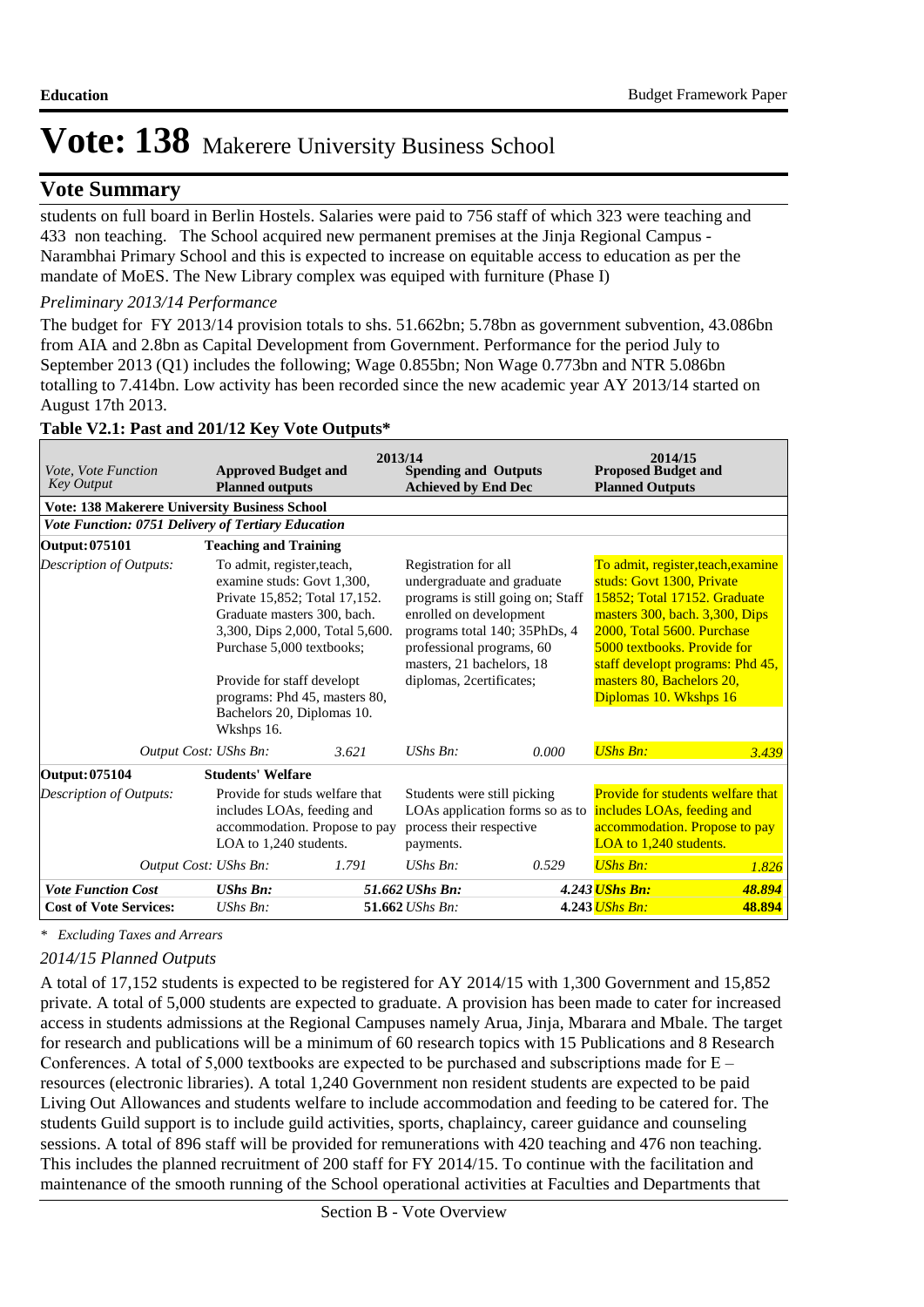### **Vote Summary**

include provision of insurance services, hire of professional services, payment for utility bills, rent and rates, transport and fuel services, office requirements and stationery, maintenance of the infrastructure at MUBS main campus, Regional Campuses and Bugolobi Annex, vehicles and machinery, purchase of machinery, office equipment, ICT computers and accessories, furniture and fittings. Provision has been made for the start on construction of Lecture Halls phase one (Faculty of Commerce), and replacement of asbestos roof to existing buildings. Identification and procurement of land at the Regional Campuses – Arua, Mbarara and Mbale will continue. The ADB V Project (HEST) for the rehabilitation of Public Tertiary Institutions is expected to be on as scheduled for FY 2014/15 and MUBS will benefit from ICT infrastructure, staff Development sponsorship at PhD level, research and publications, and construction of Faculty of Computing and Management Science. Furnishing of the new Library Complex is expected to be in a phased manner (Phase II)

#### **Table V2.2: Past and Medum Term Key Vote Output Indicators\***

|                                                          |                                                      | 2013/14          |                              |         | <b>MTEF Projections</b> |         |  |  |  |
|----------------------------------------------------------|------------------------------------------------------|------------------|------------------------------|---------|-------------------------|---------|--|--|--|
| <i>Vote Function Key Output</i><br>Indicators and Costs: | 2012/13<br>Outturn                                   | Approved<br>Plan | Outturn by<br><b>End Dec</b> | 2014/15 | 2015/16                 | 2016/17 |  |  |  |
|                                                          | <b>Vote: 138 Makerere University Business School</b> |                  |                              |         |                         |         |  |  |  |
| Vote Function:0751 Delivery of Tertiary Education        |                                                      |                  |                              |         |                         |         |  |  |  |
| <i>Vote Function Cost (UShs bn)</i>                      | 8.445                                                | 51.662           | 4.243                        | 48.894  | 51.262                  | 52.962  |  |  |  |
| <b>Cost of Vote Services (UShs Bn)</b>                   | 8.445                                                | 51.662           | 4.243                        | 48.894  | 51.262                  | 52.962  |  |  |  |

*Medium Term Plans*

The budget for FY 2014/15 provision totals to shs. 48.893bn; 5.78bn as government subvention, 40.317bn from AIA and 2.8bn as Capital Development from Government. For 2015/16 total is shs. 49.896bn of which Government subvention is 5.07bn, AIA is 41.98bn and 2.573bn as Government Capital Development. For 2016/17 total is shs. 51.042bn where Government subvention is 5.706bn, AIA is 42.506bn and 2.83bn as Government Capital Development.

#### **(ii) Efficiency of Vote Budget Allocations**

The School plans to strengthen teaching by enrolling more academic staff at the Doctoral Level and research that will result into promotions. A major activity is the scheduled continuation of the ADB V - HEST Project where MUBS will benefit from construction of Faculty of Computing and Mgt Science, ICT infrastructure, research and publications and staff sponsorship on PhD programs.

#### **Table V2.3: Allocations to Key Sector and Service Delivery Outputs over the Medium Term**

|                                 | $(i)$ Allocation (Shs Bn) |     |                                 |     | $(ii)$ % Vote Budget |          |                                 |         |
|---------------------------------|---------------------------|-----|---------------------------------|-----|----------------------|----------|---------------------------------|---------|
| <b>Billion Uganda Shillings</b> |                           |     | 2013/14 2014/15 2015/16 2016/17 |     |                      |          | 2013/14 2014/15 2015/16 2016/17 |         |
| <b>Key Sector</b>               | 5.4                       | 5.3 | 4.2                             | 4.8 | 10.5%                | $10.8\%$ | 8.2%                            | $9.1\%$ |
| Service Delivery                | 5.4                       | 5.3 | 4.2                             | 4.8 | $10.5\%$             | $10.8\%$ | $8.2\%$                         | $9.1\%$ |

**Table V2.4: Key Unit Costs of Services Provided and Services Funded (Shs '000)**

#### **(iii) Vote Investment Plans**

Capital Purchases FY 2014/15 2.8bn; FY 2015/16 3.09bn; FY 2016/17 3.22bn. 1.Start on the construction of Faculty of Commerce, re-roofing of asbestos roofs on exisitng buildings and expansion of lecture space. 2.Infrastructure Development at the Regional Campuses - identification of land (Arua, Mbarara and Mbale). 3.Furnishing of the New Library Complex in a phased manner (Phase II) 4. ADB V - HEST Project is expected to continue as scheduled

#### **Table V2.5: Allocations to Capital Investment over the Medium Term**

|                                           | $(i)$ Allocation (Shs Bn) |      |                                 |      | $(ii)$ % Vote Budget |       |                                 |         |
|-------------------------------------------|---------------------------|------|---------------------------------|------|----------------------|-------|---------------------------------|---------|
| <b>Billion Uganda Shillings</b>           |                           |      | 2013/14 2014/15 2015/16 2016/17 |      |                      |       | 2013/14 2014/15 2015/16 2016/17 |         |
| Consumption Expendture (Outputs Provided) | 42.1                      | 42.9 | 42.7                            | 44.2 | 81.5%                | 87.6% | 83.3%                           | 83.4%   |
| Grants and Subsidies (Outputs Funded)     | 0.5                       | 0.5  | 0.6                             | 0.7  | $1.0\%$              | 1.0%  | $1.2\%$                         | $1.3\%$ |

Section B - Vote Overview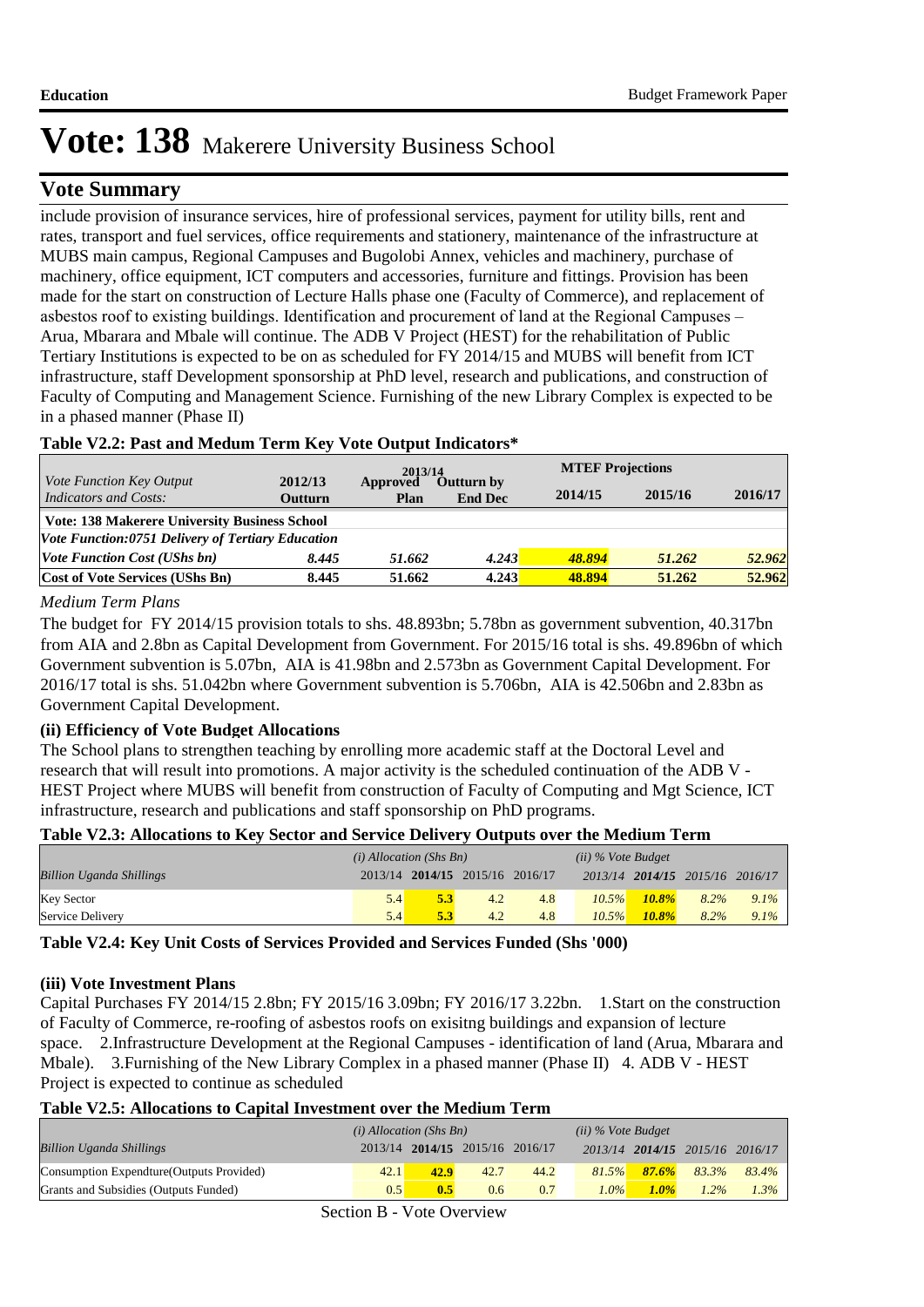### **Vote Summary**

| $\sim$<br>Investment<br>Capital<br>Purchases | 7.U     | $\overline{\phantom{a}}$<br><b><i>Page</i></b> | $\overline{ }$ $\overline{ }$ | 8.1  | $\overline{\phantom{a}}$<br>5% | $\triangle$ $\triangle$<br>m | $\overline{\phantom{0}}$<br>5% | 15, 20/<br>1 J.J 70 |
|----------------------------------------------|---------|------------------------------------------------|-------------------------------|------|--------------------------------|------------------------------|--------------------------------|---------------------|
| Total<br>Grand                               | $F - 1$ | 1O                                             | 51.3                          | 53.0 | $100.0\%$                      | 100.0%<br>70.                | 100.0%                         | 100.0%              |

1.Start on the construction of Faculty of Commerce, re-roofing of asbestos roofs on existing buildings and expansion of lecture space. 2.Infrastructure Development at the Regional Campuses - identification of Land (Arua, Jinja, Mbarara and Mbale). 3.Furnishing of the New Library Complex in a phased manner (Phase II). 4. ADB V - HEST Project is expected to continue as scheduled.

| <b>Project, Programme</b>                                                                   | 2013/14                                                                                                                                                                                                                                                                                                                                        |                                                                                                                                                                                                           |                                                                                                                                                                                                                                                                                                                                   |  |
|---------------------------------------------------------------------------------------------|------------------------------------------------------------------------------------------------------------------------------------------------------------------------------------------------------------------------------------------------------------------------------------------------------------------------------------------------|-----------------------------------------------------------------------------------------------------------------------------------------------------------------------------------------------------------|-----------------------------------------------------------------------------------------------------------------------------------------------------------------------------------------------------------------------------------------------------------------------------------------------------------------------------------|--|
| <b>Vote Function Output</b><br><b>UShs Thousand</b>                                         | <b>Approved Budget, Planned</b><br><b>Outputs (Quantity and Location)</b>                                                                                                                                                                                                                                                                      | <b>Actual Expenditure and</b><br><b>Outputs by September</b><br>(Quantity and Location)                                                                                                                   | <b>Proposed Budget, Planned</b><br><b>Outputs (Quantity and Location)</b>                                                                                                                                                                                                                                                         |  |
| Project 0896 Support to MUBS Infrastructural Dev't                                          |                                                                                                                                                                                                                                                                                                                                                |                                                                                                                                                                                                           |                                                                                                                                                                                                                                                                                                                                   |  |
| 075172 Government<br><b>Buildings and</b><br><b>Administrative</b><br><b>Infrastructure</b> | Completion of the Short Tower<br>on the New Library Complex,<br>Replacement of asbestos roofs<br>on existing buildings and<br>expansion of lecture space<br>Building maintenance of the<br>infrastructure and compound<br>maintenance at main campus,<br>Bugolobi Annex and the<br>Regional Campuses namely<br>Arua, Jinja, Mbarara and Mbale. | Building maintenance of the<br>infrastructure and cmpound<br>maintenance at main campus,<br>Bugolobi Annex and the four<br>Regional campuses namely<br>Arua, Jinja, Mbarara and Mbale<br>was carried out. | Start on construction of Faculty<br>of Commerce<br>Replacement of asbestos roofs<br>on existing buildings and<br>expansion of lecture space<br>Building maintenance of the<br>infrastructure and compound<br>maintenance at main campus,<br>Bugolobi Annex and the<br>Regional Campuses namely<br>Arua, Jinja, Mbarara and Mbale. |  |
| <b>Total</b>                                                                                | 6,732,400                                                                                                                                                                                                                                                                                                                                      | 700,000                                                                                                                                                                                                   | 3,646,500                                                                                                                                                                                                                                                                                                                         |  |
| <b>GoU</b> Development                                                                      | 2,800,000                                                                                                                                                                                                                                                                                                                                      | 700,000                                                                                                                                                                                                   | 2,800,000                                                                                                                                                                                                                                                                                                                         |  |
| <b>External Financing</b>                                                                   | 0                                                                                                                                                                                                                                                                                                                                              | $\theta$                                                                                                                                                                                                  | $\theta$                                                                                                                                                                                                                                                                                                                          |  |
| NTR                                                                                         | 3,932,400                                                                                                                                                                                                                                                                                                                                      | 0                                                                                                                                                                                                         | 846,500                                                                                                                                                                                                                                                                                                                           |  |
| 075176 Purchase of Office<br>and ICT Equipment,<br>including Software                       | Purchase of office equipment,<br>cabinets, teaching software, anti<br>virus softwares, computers & IT<br>accessories, printers, LAN<br>expansion, maintenance of<br>internet, thin clients, UPS.                                                                                                                                               | The procurement of office<br>equipment request is still going<br>on and IT accessories.                                                                                                                   | Purchase of office equipment,<br>cabinets, teaching software, anti<br>virus softwares, computers & IT<br>accessories, printers, LAN<br>expansion, maintenance of<br>internet, thin clients, UPS.                                                                                                                                  |  |
| <b>Total</b>                                                                                | 903,359                                                                                                                                                                                                                                                                                                                                        | 0                                                                                                                                                                                                         | 903,359                                                                                                                                                                                                                                                                                                                           |  |
| <b>GoU</b> Development                                                                      | 0                                                                                                                                                                                                                                                                                                                                              | 0                                                                                                                                                                                                         | 0                                                                                                                                                                                                                                                                                                                                 |  |
| <b>External Financing</b><br><b>NTR</b>                                                     | 0<br>903,359                                                                                                                                                                                                                                                                                                                                   | 0<br>$\theta$                                                                                                                                                                                             | 0<br>903,359                                                                                                                                                                                                                                                                                                                      |  |

#### **Table V2.6: Major Capital Investments**

#### **(iv) Vote Actions to improve Priority Sector Outomes**

The School plans to strengthen teaching by enrolling more academic staff at the Doctoral Level and research that will result into promotions. A major activity is the scheduled continuation of the ADB V - HEST Project where MUBS will benefit from construction of Faculty of Computing and Mgt Science, ICT infrastructure, research and publications.

#### **Table V2.7: Priority Vote Actions to Improve Sector Performance 2013/14 Planned Actions: 2013/14 Actions by Sept: 2014/15 Planned Actions: MT Strategy: Sector Outcome 1: Improved quality and relevancy of education at all levels** Vote Function: 07 51 Delivery of Tertiary Education *VF Performance Issue: Inadequate funding at Doctoral Level* Continue to lobby with Government for additional Continue to lobby with Government for additional Continue to lobby with Government for additional Continue to lobby with Government for additional

Section B - Vote Overview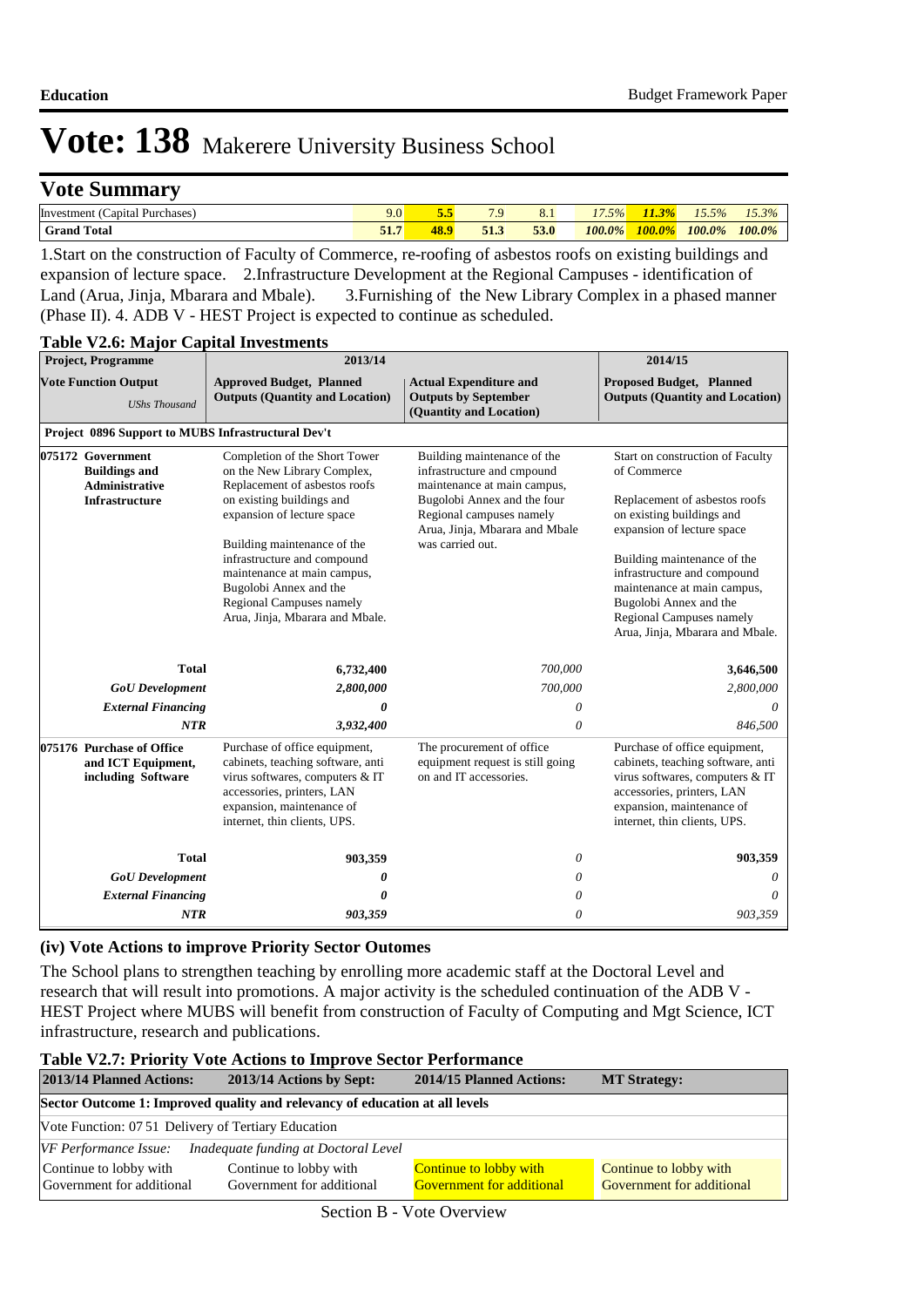| <b>Vote Summary</b>                                                                                                          |                                                                |                                                                                                                                                                                                                         |                                                                                                                 |
|------------------------------------------------------------------------------------------------------------------------------|----------------------------------------------------------------|-------------------------------------------------------------------------------------------------------------------------------------------------------------------------------------------------------------------------|-----------------------------------------------------------------------------------------------------------------|
| 2013/14 Planned Actions:                                                                                                     | 2013/14 Actions by Sept:                                       | 2014/15 Planned Actions:                                                                                                                                                                                                | <b>MT Strategy:</b>                                                                                             |
| funding                                                                                                                      | funding                                                        | funding                                                                                                                                                                                                                 | funding                                                                                                         |
| VF Performance Issue:                                                                                                        | Inadequate funding for Research Funds                          |                                                                                                                                                                                                                         |                                                                                                                 |
| Continue to lobby with<br>Government for additional<br>funding                                                               | Continue to lobby with<br>Government for additional<br>funding | Continue to lobby with<br><b>Government for additional</b><br><b>funding</b>                                                                                                                                            | Continue to lobby with<br>Government for additional<br>funding                                                  |
| Sector Outcome 2: Improved equitable access to education                                                                     |                                                                |                                                                                                                                                                                                                         |                                                                                                                 |
| Vote Function: 07 51 Delivery of Tertiary Education                                                                          |                                                                |                                                                                                                                                                                                                         |                                                                                                                 |
| VF Performance Issue:                                                                                                        | <b>Expansion of Lecture space</b>                              |                                                                                                                                                                                                                         |                                                                                                                 |
| Continue to increase<br>admission of students at the<br><b>MUBS Regional Campuses</b><br>(4);<br>Expansion of lecture space; | Staff have continued to enroll<br>on the Phd programs.         | 1. Continue with expansion of<br>lecture space 2. Additional<br>funding on Doctoral Programs<br>to Improve service delivery<br>and the quality of our students<br>that graduate. 3. Implement<br>semester system (March | 1. ADB V Project to be<br>implemented and MUBS to<br>benefit both from Capital and<br><b>ICT</b> infrastructure |
| Additonal funding on<br>Doctoral Programs &                                                                                  |                                                                | intake) for MUBS Campuses<br>in line with access & equity                                                                                                                                                               |                                                                                                                 |
| Research funds to improve<br>service delivery and the<br>quality of our students that<br>graduate.                           |                                                                |                                                                                                                                                                                                                         |                                                                                                                 |

# *V3 Proposed Budget Allocations for 2014/15 and the Medium Term*

*This section sets out the proposed vote budget allocations for 2014/15 and the medium term, including major areas of expenditures and any notable changes in allocations.* 

#### **Table V3.1: Past Outturns and Medium Term Projections by Vote Function\***

|                                               |                           | 2013/14                |                                    |         | <b>MTEF Budget Projections</b> |         |
|-----------------------------------------------|---------------------------|------------------------|------------------------------------|---------|--------------------------------|---------|
|                                               | 2012/13<br><b>Outturn</b> | Appr.<br><b>Budget</b> | <b>Spent by</b><br><b>End Sept</b> | 2014/15 | 2015/16                        | 2016/17 |
| Vote: 138 Makerere University Business School |                           |                        |                                    |         |                                |         |
| 0751 Delivery of Tertiary Education           | 8.445                     | 51.662                 | 2.328                              | 48.894  | 51.262                         | 52.962  |
| <b>Total for Vote:</b>                        | 8.445                     | 51.662                 | 2.328                              | 48.894  | 51.262                         | 52.962  |

#### **(i) The Total Budget over the Medium Term**

FY 14/15 is 48.894bn; FY 15/16 is 49.896; FY 16/7 is 51.042

#### **(ii) The major expenditure allocations in the Vote for 2014/15**

The NTR collected will supplement Government subvention in the areas of Teaching and training costs, 3.44bn reflecting 7.03%; Research, Consultancy and Publications, 0.955n with 1.95%; Students Welfare, 1.83bn with 3.73%; Administration and Support Services, 36.63bn with 74.92%; Guild Services, 0.418bn with 0.8%; Subscriptions to Research and International Organisations, 0.089bn with 0.18%; land, 0.14bn with 0.24%; Government Buildings & Other Structures 3.646bn with 7.46%; Purchase of motor vehicles & other transport equipment, 0.350bn with 0.72%; Purchase of Office Equipment & ICT Equipment, 0.903bn with 1.85%, Purchase of specialised machinery & Equipment, 0.18bn with 0.37%, and Furniture and Fittings, 0.315bn reflecting 0.64%.

#### **(iii) The major planned changes in resource allocations within the Vote for 2014/15**

#### **Table V3.2: Key Changes in Vote Resource Allocation**

| <b>Changes in Budget Allocations and Outputs from 2013/14 Planned Levels:</b> |         |         | <b>Justification for proposed Changes in</b> |
|-------------------------------------------------------------------------------|---------|---------|----------------------------------------------|
| 2014/15                                                                       | 2015/16 | 2016/17 | <b>Expenditure and Outputs</b>               |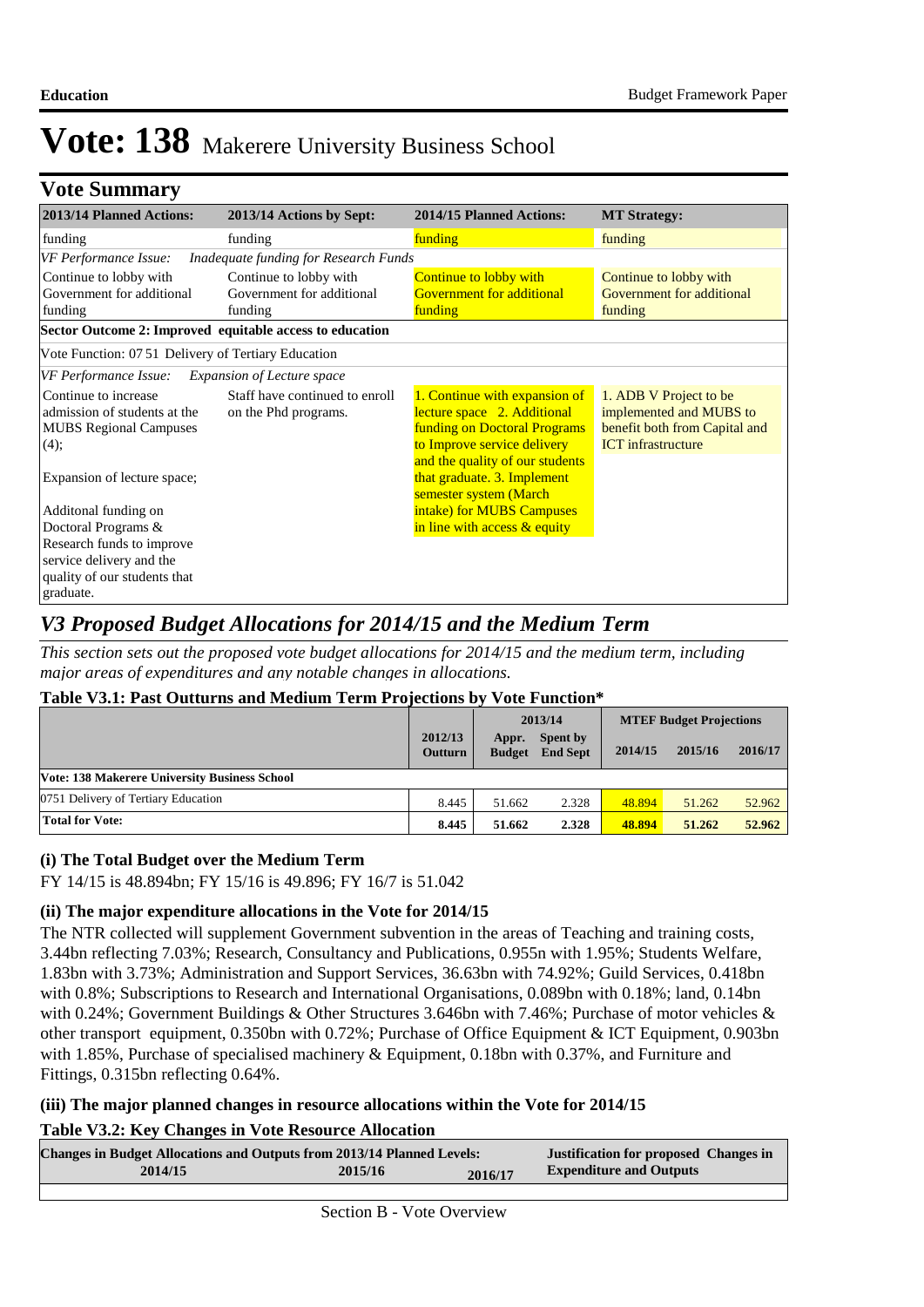### **Vote Summary**

| <b>Changes in Budget Allocations and Outputs from 2013/14 Planned Levels:</b><br>2014/15      |                                                                   | 2015/16                     |         | <b>Justification for proposed Changes in</b><br><b>Expenditure and Outputs</b> |
|-----------------------------------------------------------------------------------------------|-------------------------------------------------------------------|-----------------------------|---------|--------------------------------------------------------------------------------|
|                                                                                               |                                                                   |                             | 2016/17 |                                                                                |
| Vote Function:0702 Delivery of Tertiary Education                                             |                                                                   |                             |         |                                                                                |
| Output:                                                                                       | 0751 02 Research, Consultancy and Publications                    |                             |         |                                                                                |
| <b>UShs Bn:</b>                                                                               | -0.182 UShs Bn:                                                   | $0.098$ UShs Bn:            |         | <b>0.313</b> Demand for more publications                                      |
| <b>Incrreased demand for</b>                                                                  | Incrreased demand for                                             | Incrreased demand for       |         |                                                                                |
| research; it is continually research; it is continually research; it is continually           |                                                                   |                             |         |                                                                                |
| undertaken; some are done undertaken; some are done undertaken; some are done                 |                                                                   |                             |         |                                                                                |
| jointly; growth of academic jointly; growth of academic                                       |                                                                   | jointly; growth of academic |         |                                                                                |
| units                                                                                         | units                                                             | units                       |         |                                                                                |
| Output:                                                                                       | 0751 05 Administration and Support Services                       |                             |         |                                                                                |
| <b>UShs Bn:</b>                                                                               | $1.065$ UShs Bn:                                                  | $1.699$ UShs Bn:            |         | 2.350 Inflation                                                                |
| Increased demand in prices Increased demand in prices ncreased demand in prices               |                                                                   |                             |         |                                                                                |
| and demand for resources; and demand for resources;                                           |                                                                   | and demand for resources;   |         |                                                                                |
| provision made for 40% provision made for 40%                                                 |                                                                   | provision made for 40%      |         |                                                                                |
| staff establishment and                                                                       | staff establishment and                                           | staff establishment and     |         |                                                                                |
| eventually to 50%                                                                             | eventually to 50%                                                 | eventually to 50%           |         |                                                                                |
| Output:                                                                                       | 0751 78 Purchase of Office and Residential Furniture and Fittings |                             |         |                                                                                |
| <b>UShs Bn:</b>                                                                               | $-0.419$ UShs Bn:                                                 | $0.056$ UShs Bn:            |         | 0.055 Increaed lecture space                                                   |
| <b>Provision for the furnishing</b> Provision for the furnishing Provision for the furnishing |                                                                   |                             |         |                                                                                |
| of the new library has been of the new library has been of the new library has been           |                                                                   |                             |         |                                                                                |
| made in a phased manner                                                                       | made in a phased manner                                           | made in a phased manner     |         |                                                                                |

# *V4: Vote Challenges for 2014/15 and the Medium Term*

*This section sets out the major challenges the vote faces in 2014/15 and the medium term which the vote has been unable to address in its spending plans.*

1. Expansion of teaching space in accordance with its master plan in a phased manner requires 10bn. 2. Support to MUBS Regional Campuses; in a bid to answer the Sector's mandate to increase access to Education, MUBS runs a number of campuses namely Arua, Jinja, Mbarara and Mbale. These campuses were started with an initiative of the School from IGF. However, these funds ae not adequate whereas the services are needed as reflected in the demand. The School requires establishing permanent facilities on top of running the existing hired facilities. The School is requesting for additional support of shs. 0.45bn as a first phase to refurbish the acquired permanent facilities at Jinja.

3. Staff salaries; in order to reach the 40% filled establishment, this requires an additional 4.65bn.

4. Research & Publications; 0.372bn is required to continuously improve on quality of programs and contribute appropriately to the required labour market.

5.Staff Development at PhD level requires 0.3bn to build capacity, further improve quality and avoid inbreeding, need to train 10 staff in the regional universities. 6. Government students internship; requirement is 0.18bn to facilitate students to acquire practical skills yet the Government has not made budget provisions for the expected 800 students.

#### **Table V4.1: Additional Output Funding Requests**

| <b>Additional Requirements for Funding and</b><br><b>Outputs in 2014/15:</b> | <b>Justification of Requirement for</b><br><b>Additional Outputs and Funding</b> |
|------------------------------------------------------------------------------|----------------------------------------------------------------------------------|
| Vote Function:0751 Delivery of Tertiary Education                            |                                                                                  |
| Output:<br>0751 51 Guild Services                                            |                                                                                  |
| <b>UShs Bn:</b><br>0.000                                                     |                                                                                  |

*This section discusses how the vote's plans will address and respond to the cross-cutting policy, issues of gender and equity; HIV/AIDS; and the Environment, and other budgetary issues such as Arrears and NTR..* 

#### **(i) Cross-cutting Policy Issues**